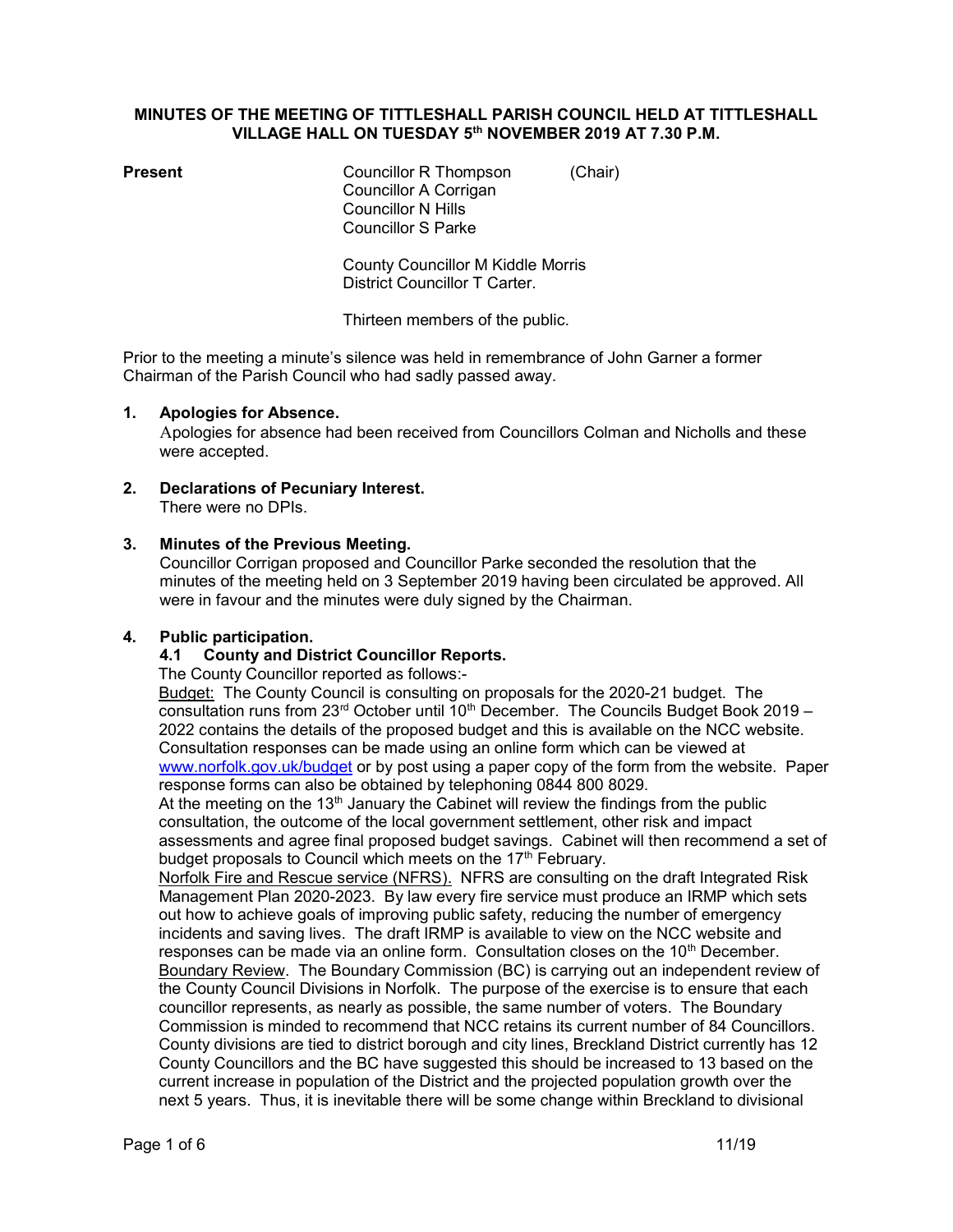boundaries. The consultation is available to view on the BC website and closes on the  $2^{nd}$ December. There will be a further consultation on the draft recommendations between  $3<sup>rd</sup>$ March 2020 and the 11<sup>th</sup> May 2020, the BCs final recommendations will be published on the 4<sup>th</sup> August 2020.

Road Closures. Anybody wishing to visit Norwich on Friday  $8<sup>th</sup>$  November should be aware of extensive road closures to accommodate the Big Boom firework display from Norwich Castle. The details are on the NCC website.

The District Councillor reported as follows:-

 Local Plan: The Planning Inspectorate have returned the Inspectors Report on the examination of the new Local Plan. The Inspector concludes that the plan provides an appropriate for the planning of the District providing that several Main Modifications (MM) are made to it. The report and details of the MMs are available to view on the Breckland website. The new plan will be presented to Council for adoption at a special meeting on the 28<sup>th</sup> November.

Council Tax and Universal Credit: BDC is consulting on a scheme which will change the way Council Tax is calculated for people claiming Universal Credit. Currently any variation of income however small generates a recalculation of Council Tax payable. The proposed scheme will not recalculate Council Tax for people who claim Universal Credit unless their income varies by more than £15 weekly or £65 monthly. The consultation details are on the Breckland website, and responses can be submitted from the  $28<sup>th</sup>$  October until the  $8<sup>th</sup>$ December.

 Community match Funding. £100k per annum has been set aside from Council reserves to fund a Community Match Funding grant scheme. Grants of up to £5k will be available to help fund locally identified projects. Norfolk Community Foundation will administer the scheme for BDC which will open for bids in December.

VE/VJ Day 75<sup>th</sup> Anniversary Celebrations 2020. Breckland have set up a fund of £30k to support community celebrations of the  $75<sup>th</sup>$  anniversary of the end of the second world war. Grants of up to £500 will be available to communities to celebrate the events which will be held nationally on Friday  $8<sup>th</sup>$  May (VE) and Saturday 15<sup>th</sup> August. Grant funding will also be available to help celebrate the 80<sup>th</sup> anniversaries of the Dunkirk evacuation (26<sup>th</sup> May – 4<sup>th</sup> June) and the Battle of Britain in September. The scheme will be administered by Norfolk Community Foundation.

 To request an email alert when the above schemes go live please send your name, the organisation you represent and the grant scheme you are interested in to community@breckland.gov.uk .

 Electric Car Charging: The rapid car charging points in Dereham and Swaffham are operational. The Dereham points are at the Cowper Road car park and in Swaffham are located at the Pedlars Lane car park. The charging points can charge 2 cars simultaneously and will charge a battery in 30 minutes. Payment can be made with contactless debit or credit cards.

## 4.2 Public Participation.

A parishioner raised the matter of having larger 30 mph signs on the gates at each end of the village and this will be investigated. The white lining is missing at several places within the parish and the 30 mph sign on Litcham Road is obscured by the hedge. Heath Road is closed as there is a sinkhole but traffic is driving around the barriers. A parishioner informed the meeting that there had been near accidents as cars are exiting onto main roads without looking and this could be down to the lack of white lines, A parishioner raised the matter of grass cutting and stated that there are more cuts than on the contract, the arisings are not left and in addition Bartons Lane, the bottle lank and the trods are also cut. A parishioner stated that the Millennium Green was established as an amenity for all and this includes walking dogs not on leads and it is the responsibility of dog owners and parents to act responsibly. Funding was given for it to be an area for all. A parishioner stated that the Parish Council should ensure that the Parish Council obtains like for like quotations for the grass cutting. Another parishioner stated that the cutting had never looked as good. A parishioner raised the matter of the hedge at 47 Fakenham Road overhanging the footway and the owner will be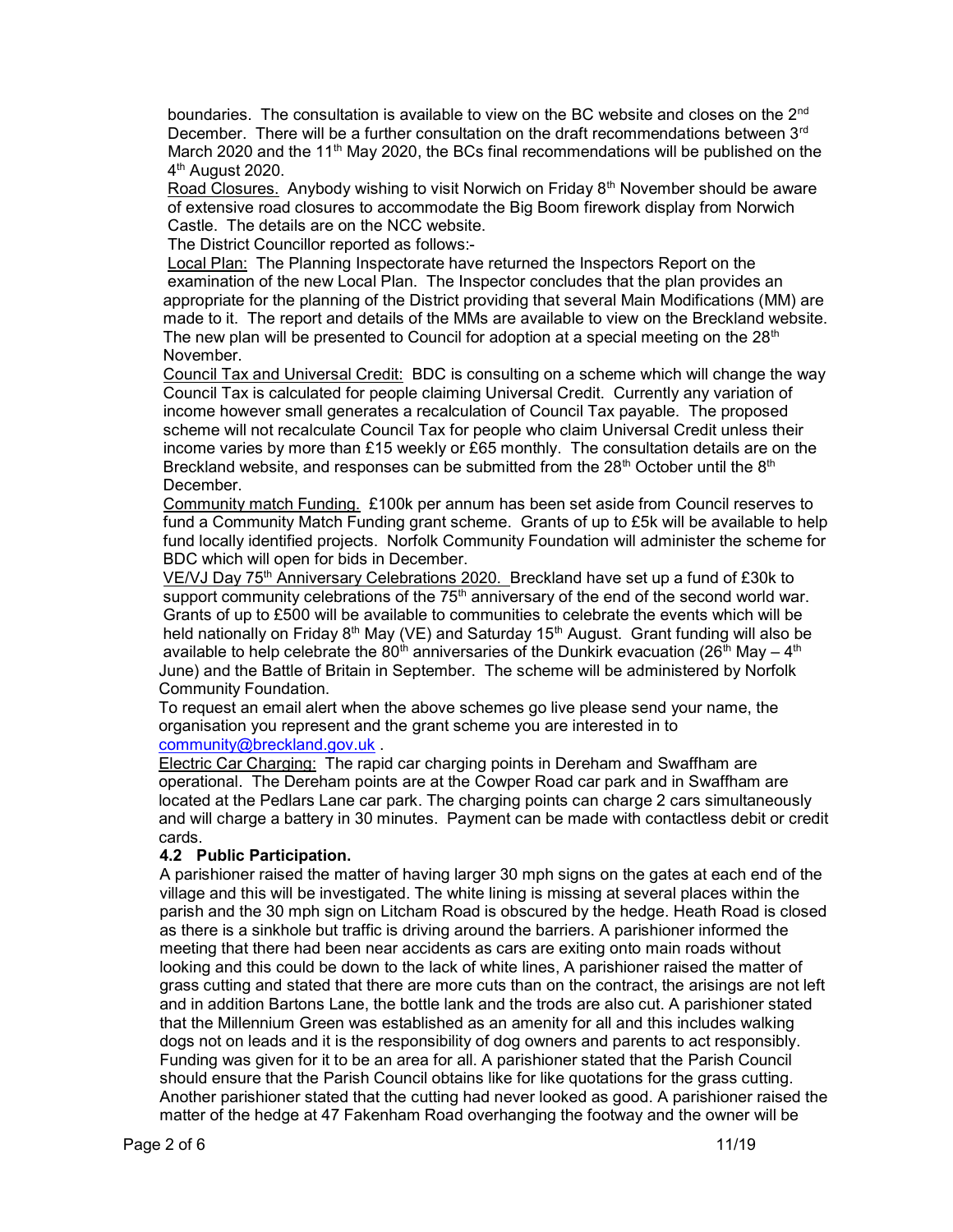written to.

County Councillor M Kiddle Morris and District Councillor T Carter withdrew from the meeting.

# 5. Matters to report.

# 5.1 Emergency Plan.

Councillor Corrigan reported as follows:-

- 1. I have reviewed all the documents and other contents in the box that I received from the former Emergency Co-ordinator. There are 3 hard copies of the most recent Community Emergency Plan, together with 2 hard copies of a reduced version of the C.E.P. for Area Volunteers. There are also hi-vis jackets, a torch, marker pens and other documents relating to the production of the Plan, in the box.
- 2. The C.E.P. was last updated in August 2018 and this is the version that is current. I have communicated with the Deputy Co-ordinator to verify this. He has a computer copy of the latest version of the C.E.P. that he is sending to me for revisions/updates.
- 3. Contact with the Deputy Co-ordinator has made me aware of the contents of his box. I have a list of these so I know what equipment is available in case of emergency.
- 4. There are 3 actions that are required in the near future:
	- a. Emergency contact details are to be checked and updated.
	- b. Some of the text needs amending relating to the Co-ordinator role and people moving out of the village or changing their circumstance.
	- c. Investigating whether newcomers to the village are willing to be Area Volunteers.
- 5. The Plan will be amended as in 4) prior to the next Parish Council Meeting and circulated to the Parish Councillors for comment/approval.

# 5.2 Matters to report not covered by the agenda.

No matters were raised.

# 5.3 Report from the Millennium Green Sub-Committee.

The hedges had been cut and the final clearance would be the following weekend. A small bonfire will be needed, the bins have been cleared and the working party will clean all the signs in the village. The War Memorial will be tidied prior to 10 November.

## 5.4 Local Government Boundary Commission Consultation.

It was agreed to await the next consultation prior to sending a response when any changes to Breckland area will be known.

## 5.5 Casual Vacancy.

No volunteer had contacted the Clerk.

# 5.6 Dates of Meetings for 2020.

These were agreed as follows:-

# Parish Council Meetings.

January 7<sup>th</sup> March 3<sup>rd</sup> May  $5^{\text{th}}$  and  $10^{\text{th}}$  and  $10^{\text{th}}$  and  $10^{\text{th}}$  and  $10^{\text{th}}$  and  $10^{\text{th}}$ September 1st Annual Parish Council Meeting May 5<sup>th</sup>

July 7<sup>th</sup> November 3rd

# Annual Parish Meeting

April 28th

# 5.7 Dogs off Leads on Millennium Green and Churchyard.

Following the discussion in the part open to the public it was decided to monitor the situation.

# 6. Highways.

# 6.1 Report on Matters raised at the last meeting.

The Chairman raised the matters of Casa Mia footway, flooding at Mileham Road junction and water cascading down Clay Hill which had all been reported previously.

# 6.2 New Problems.

No new problems were reported.

# 6.3 Footpaths.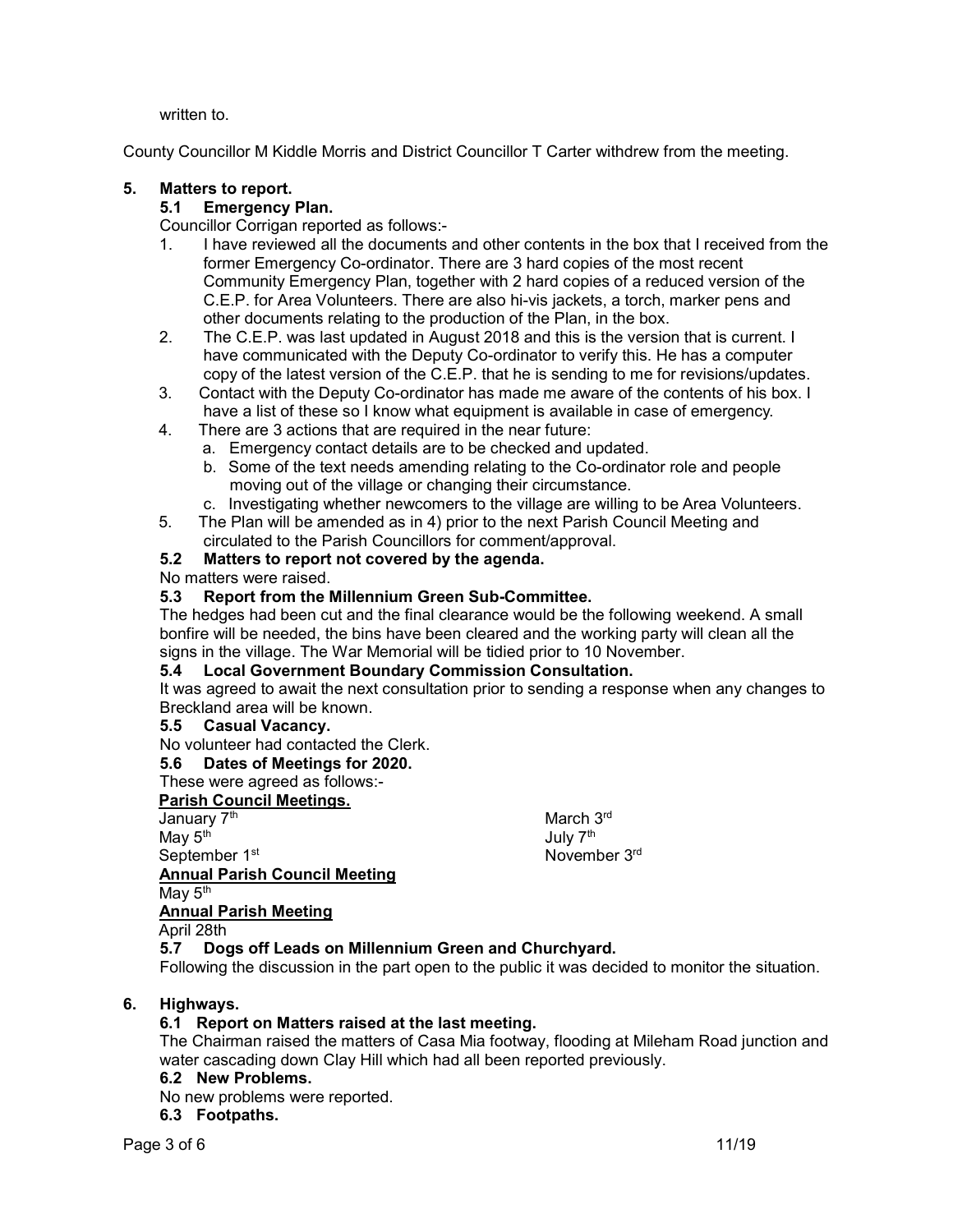The bridge on FP2 at the Church Lane end was not safe and this will be reported..

## 7. Planning.

#### 7.1 Applications.

#### 7.1.1 3PL/2019/1203/F-Courtney House Care Home Fakenham Road-proposed new access to the north of the site onto High Street.

This item was taken after the open part of the meeting as most parishioners had attended for this application.

The meeting was adjourned.

The parishioners present raised concerns as to why a new access was needed, the demolition of a flint wall which is part of the conservation area, it is a bad junction and highway safety will be compromised and the High Street is too narrow for an access at this point as vehicles are parked along the High Street which would make exiting impossible. There had also been many comments to Breckland Council on the application all opposing it.

The meeting was re-convened.

 Councillor Hills proposed and Councillor Parke seconded the resolution that the application be opposed. All were in favour. The response is to include the following comments:- This application for a new access/exit to Courtenay House Care Home, Fakenham Road, Tittleshall has been considered by Tittleshall Parish Council and it strongly objects to this proposal. Planning permission should not be granted for the following reasons. Safety - The vision splay to the east of the proposed access/exit point is just over 6 metres from the centre of the access. This is extremely short given that this is the side from which vehicles (and pedestrians) are approaching and poses a serious safety issue. Vehicles exiting from the site would find it necessary to push out into the High Street to be able to see traffic travelling down the High Street east to west. The residents opposite the proposed access generally park on the north side of the High Street at this proposed access/exit point exacerbating the potential danger.

Nuisance & Pollution - There would be a considerable increase in traffic & noise disturbance on the High street in the heart of the village. The existing access is in an open area that can cope in all respects with cars and commercial vehicles coming and going safely from the nursing home. This has been adequate for some 25-30 years. If a new access/exit is formed this could in practice become the only access/exit thus increasing the volume of traffic on what is the historic High Street. In addition to cars, all deliveries including oil, skip/waste, catering and other supplies coming in by tanker, lorry or vans could then enter or leave via the High Street. There would certainly be an increase in noise and air pollution. In times of darkness the lights from exiting vehicles would be shining directly into the houses opposite particularly if the vehicle is a commercial vehicle.

 Conservation Area - The proposed access/exit is in the Tittleshall Conservation Area and would not enhance it in any way. It would necessitate the demolition of at least 32 metres of the existing venerable flint boundary wall. This wall is part of the original village fabric, built by the Holkham Estate. It is built of smooth round flints with buff coping stones made on the Holkham Estate and it matches the wall on the opposite side of the High Street. The two sides form a most attractive entrance to the High Street. Altering this as proposed would greatly detract from the current aesthetic, destroying the "entrance" to the High Street and its historic fabric.

## Incorrect Application Form –

 Item 7 (Materials) of the planning application form appears to be incorrectly completed. It is marked that the development does not require any materials to be used. The construction of the wall and the construction of the new access would require materials. It is not noted on the plans what materials are proposed, the height of the wall, the style and height of the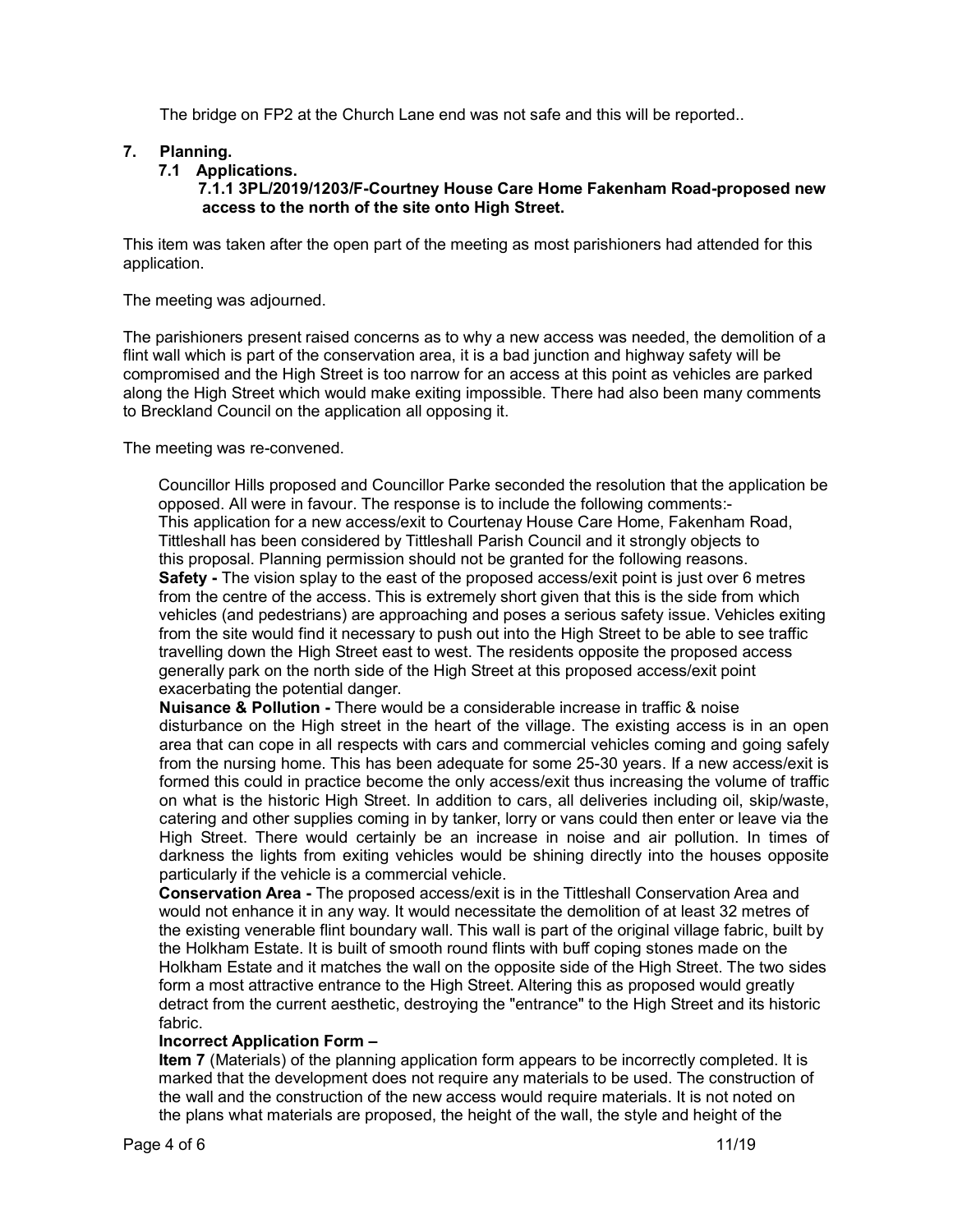gates. No elevation is provided to assist in assessing the application. Item 19 (Hours of Opening) is incorrectly marked as not being relevant however if the access/exit can be used at any time of any day then this is certainly relevant

# 7.2 Decisions.

There were no decisions to report.

#### 8. Finance.

## 8.1 Budgets.

The budget sheets had been circulated. Councillor Thompson proposed and Councillor Corrigan seconded the resolution that these be approved. All were in favour.

#### 8.2 Balances and Cheques for authorisation.

Councillor Corrigan proposed and Councillor Parke seconded the resolution that the balances and cheques for authorisation be approved. All were in favour.

## Balances :-

|                     | <b>Community Account</b>                      |         |  |
|---------------------|-----------------------------------------------|---------|--|
| Balance at 31 07 19 | 899.14                                        |         |  |
| Plus                | VAT Refund-110.59                             |         |  |
|                     | Breckland Precept-3375.00                     | 3485.59 |  |
|                     |                                               | 4384.73 |  |
| Less                | Cheques authorised 03 09 19-                  | 731.28  |  |
|                     | Balance at 30 09 19                           |         |  |
| Less                | Unpresented cheques authorised 02 07 19-12.00 |         |  |
|                     | Unpresented cheques authorised 03 09 19-13.06 | 25.06   |  |
|                     | Balance at 01 10 19                           | 3628.39 |  |
|                     | <b>Business Saver Account</b>                 |         |  |
|                     | Balance at 31 03 19                           | 513.01  |  |
| <b>Plus</b>         | Interest                                      | 0.26    |  |
|                     | Balance at 30 06 19                           | 513.27  |  |

Amount available for Section 137 : 328x£7.57 =£ 2482.96 Spend to Date : £0.00 Cheques for authorisation:

| <u> SHOGGOO TOL GGGHOLIOGGOFII.</u> |                          |                               |        |  |  |
|-------------------------------------|--------------------------|-------------------------------|--------|--|--|
| 1032                                | B J Leigh                | <b>Contract September and</b> | 515.48 |  |  |
|                                     |                          | October 644.28 Less PAYE      |        |  |  |
|                                     |                          | 128.80                        |        |  |  |
| 1033                                | Tittleshall Village hall | Hall hire                     | 12.00  |  |  |
| 1034                                | <b>HMRC</b>              | PAYE                          | 128.80 |  |  |
|                                     | 1035   Chris Millward    | Cutting of churchyard         | 700.00 |  |  |

# 8.3 Grass Cutting Contract.

# This was deferred until January.

#### 8.4 Precept.

 A decision was deferred until January and the Clerk will provide projections for the increase in the precept for both grass cutting contracts.

## 9. Correspondence.

The following correspondence would be circulated.

9.1 Clerks and Councils Direct November.

#### 10 Matters for next meeting.

There were no matters raised.

#### 11. Date of Next meeting.

This was confirmed as Tuesday 7 January 2020 at 7.30 p.m. at Tittleshall Village Hall.